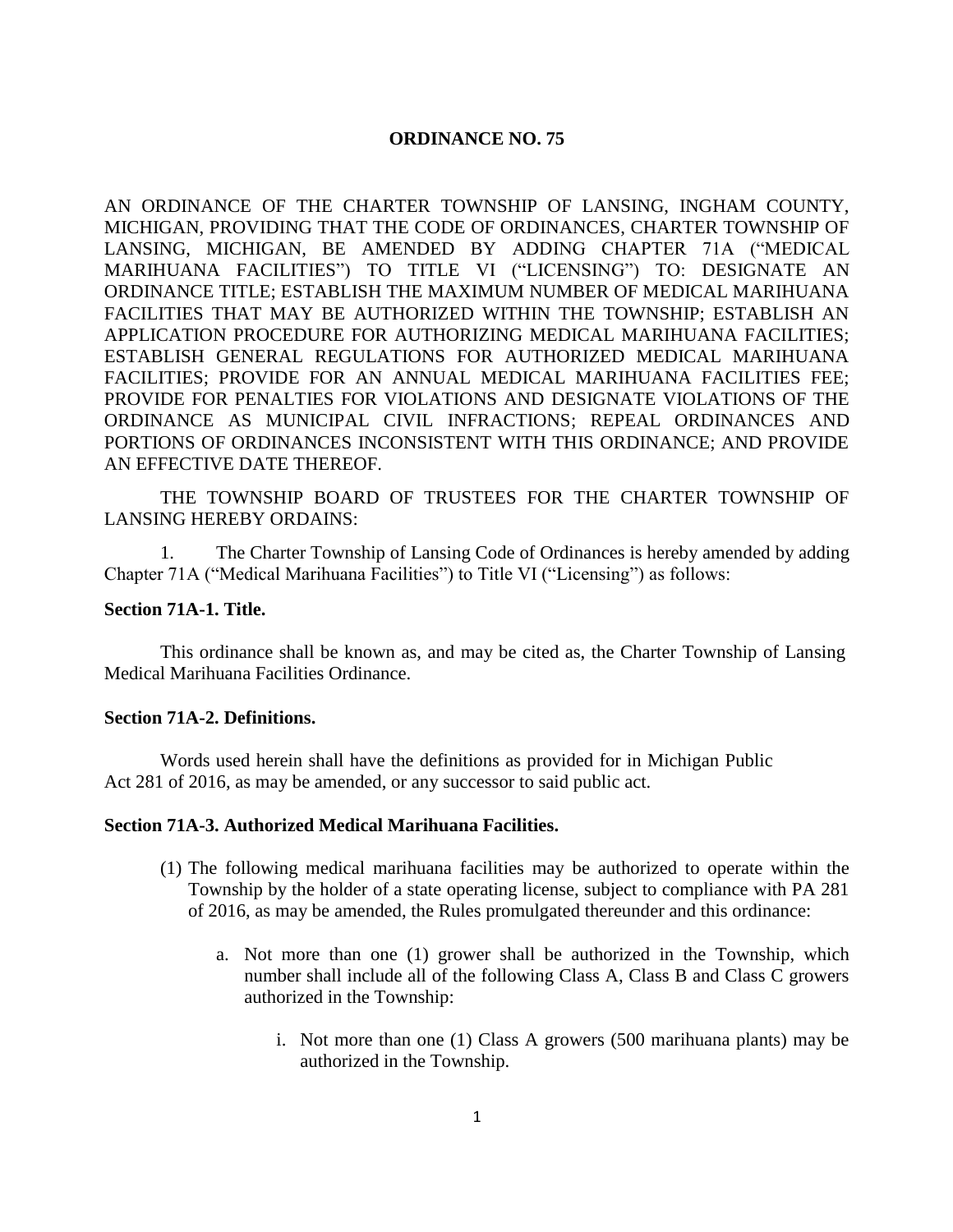- ii. Zero (0) Class B growers (1,000 marihuana plants) may be authorized in the Township.
- iii. Zero (0) Class C growers (1,500 marihuana plants) may be authorized in the Township.
- b. Zero (0) processor(s) shall be authorized in the Township.
- c. Zero (0) provisioning center(s) shall be authorized in the Township.
- d. Not more than two (2) safety compliance facility(ies) shall be authorized in the Township.
- e. Zero (0) secure transporter(s) shall be authorized in the Township.
- (2) On and after April 1, 2018, the Township shall accept applications for authorization to operate a medical marihuana facility within the Township. Application shall be made on a Township form and must be submitted to the Township Clerk and/or other designee of the Township Board (hereinafter referred to as "Clerk"). Once the Clerk receives a complete application including the initial annual medical marihuana facility fee, the application shall be time and date stamped. Complete applications shall be considered for authorization in consecutive time and date stamped order. Upon consideration, if the facility type authorization is available within the number specified above, then the applicant shall receive conditional authorization to operate such medical marihuana facility within the Township. Once the limit on the number of an authorized facility is conditionally reached, then any additional complete applications shall be held in consecutive time and date stamped order for future conditional authorization. Any applicant waiting for future conditional authorization may withdraw their submission by written notice to the Clerk at any time and receive refund of the initial annual medical marihuana fee submitted.
- (3) Within thirty (30) days from conditional authorization from the Township, the conditionally authorized applicant must submit proof to the Clerk that the applicant has applied for prequalification from the state for a state operating license or has submitted full application for such license. If the applicant fails to submit such proof, then such conditional authorization shall be canceled by the Clerk and the conditional authorization shall be available to the next applicant in consecutive time and date stamped order as provided for in Section 71A-3(2) herein.
- (4) If a conditionally authorized applicant is denied prequalification for a state operating license or is denied on full application for a state operating license, then such conditional authorization will be canceled by the Clerk and the conditional authorization shall be available to the next applicant in consecutive time and date stamped order as provided for in Section 71A-3(2) herein.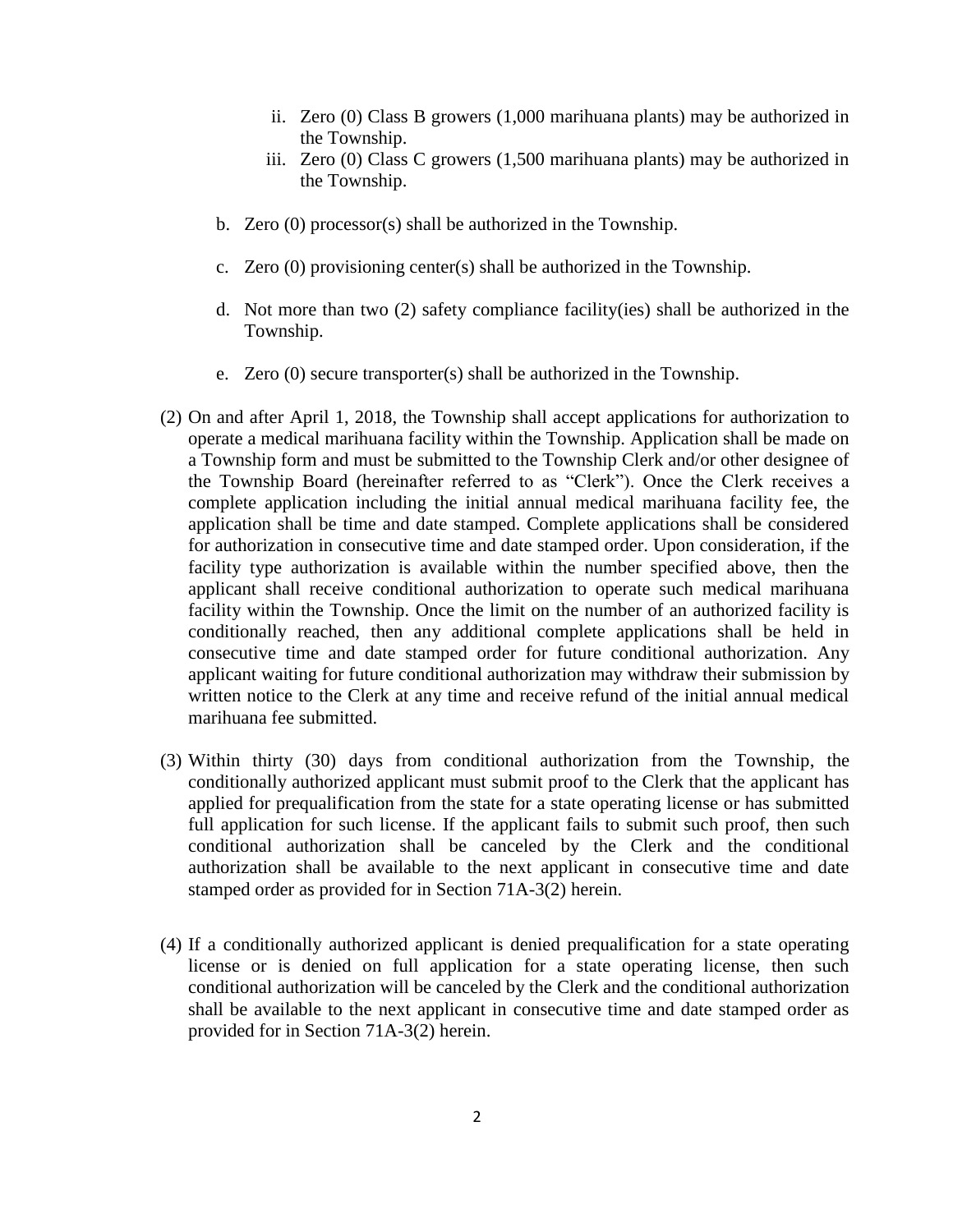- (5) A conditionally authorized applicant shall receive full authorization from the Township to operate the medical marihuana facility within the Township upon the applicant providing to the Clerk proof that the applicant has received a state operating license for the medical marihuana facility in the Township and the applicant has met all other requirements of this ordinance for operation including but not limited to any zoning approval for the location of the facility within the Township.
- (6) If a conditionally authorized applicant fails to obtain full authorization from the Township within one (1) year from the date of conditional authorization, then then such conditional authorization shall be canceled by the Clerk and the conditional authorization shall be available to the next applicant in consecutive time and date stamped order as provided for in Section 71A-3(2) herein. The Township Board shall have authority to extend the deadline to obtain full authorization for up to an additional six months on written request of the applicant, within thirty (30) days prior to cancellation, upon the reasonable discretion of the Township Board finding good cause for the extension.

### **Section 71A-4. General Regulations Regarding Authorized Medical Marihuana Facilities.**

- (1) An authorized medical marihuana facility shall only be operated within the Township by the holder of a state operating license issued pursuant to Michigan Public Act 281 of 2016, as may be amended, and the Rules promulgated thereunder. The facility shall only be operated as long as the state operating license remains in effect.
- (2) Prior to operating an authorized medical marihuana facility within the Township pursuant to a state operating license, the facility must comply with all Township zoning ordinance regulations. The facility shall only be operated as long as it remains in compliance with all Township zoning ordinance regulations.
- (3) Prior to operating an authorized medical marihuana facility within the Township pursuant to a state operating license, the facility must comply with all Township construction and building ordinances, all other Township ordinances specifically regulating medical marihuana facilities, and generally applicable Township police power ordinances. The facility shall only be operated as long as it remains in compliance with all such ordinances now in force or which hereinafter may be established or amended.
- (4) An authorized medical marihuana facility shall consent to inspection of the facility by Township officials and/or by the Township Police Department, upon reasonable notice, to verify compliance with this ordinance.
- (5) If at any time an authorized medical marihuana facility violates this ordinance the Township Board may request that the state revoke or refrain from renewing the facility's state operating license. Once such state operating license is revoked or fails to be renewed, the Clerk shall cancel the Township authorization and the authorization shall be available to the next applicant in consecutive time and date stamped order as provided for in Section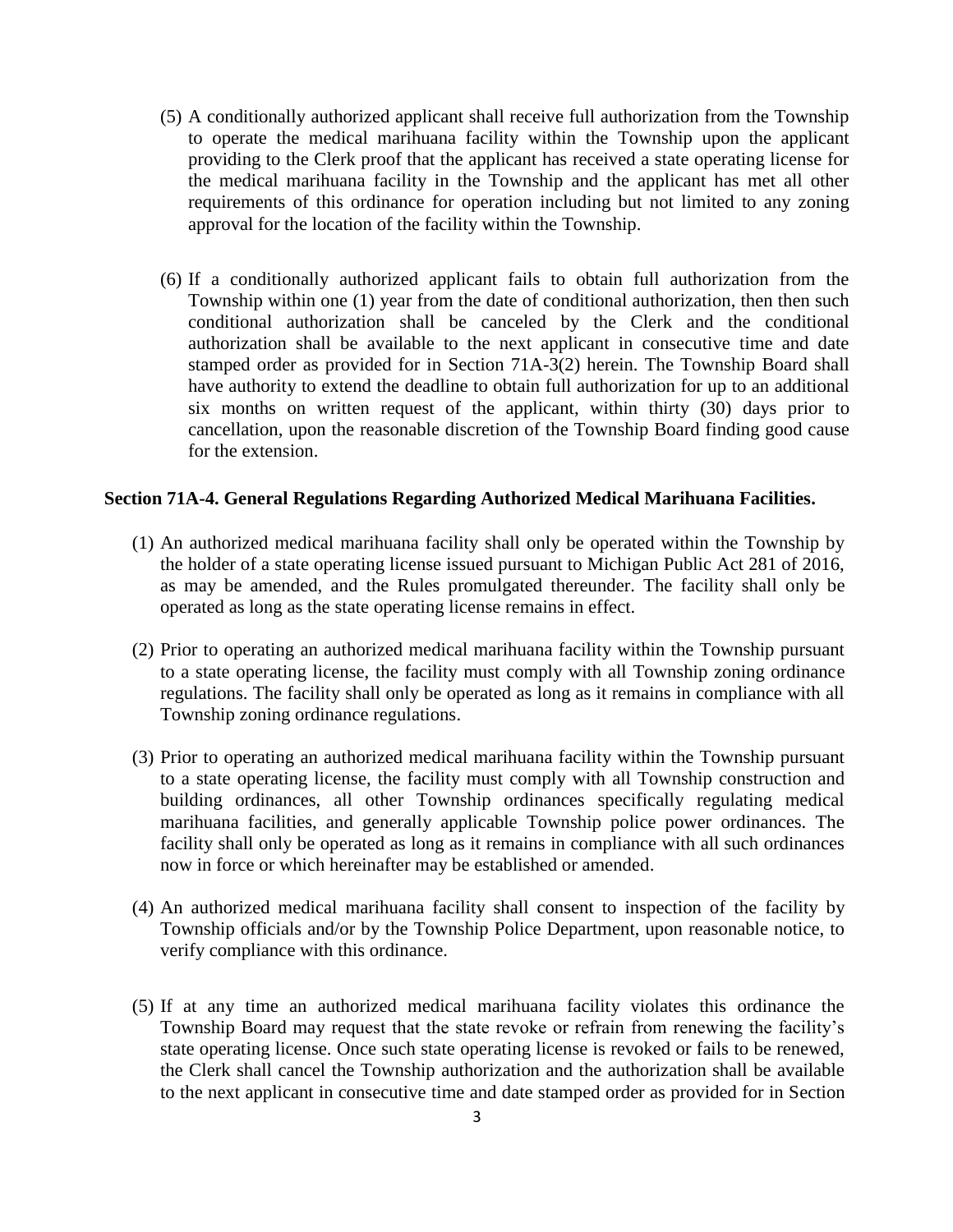71A-3(2) herein.

- (6) It is hereby expressly declared that nothing in this ordinance be held or construed to give or grant to any authorized medical marihuana facility a vested right, license, privilege or permit to continued authorization from the Township for operations within the Township.
- (7) The Township expressly reserves the right to amend or repeal this ordinance in any way including but not limited to complete elimination of or reduction in the type and/or number of authorized medical marihuana facilities authorized to operate within the Township.

### **Section 71A-5. Annual Medical Marihuana Fee.**

There is hereby established an annual nonrefundable Township medical marihuana facility fee in the amount of \$5,000.00, for each authorized medical marihuana facility within the Township, to help defray administrative and enforcement costs associated therewith. An initial annual medical marihuana facility fee of \$5,000.00 shall be payable at the time of application for Township authorization and thereafter the same amount shall be payable each year by the anniversary of the date of full Township authorization to operate the medical marihuana facility.

### **Section 71A-6. Violations and Penalties.**

- (1) Any person who disobeys, neglects or refuses to comply with any provision of this ordinance or who causes, allows or consents to any of the same shall be deemed to be responsible for the violation of this ordinance. A violation of this ordinance is deemed to be a nuisance per se.
- (2) A violation of this ordinance is a municipal civil infraction, for which the fines shall not be less than \$100 nor more than \$500 for the first offense and not less than \$250 nor more than \$1,000 for subsequent offenses, in the discretion of the Court. For purposes of this section, "subsequent offenses" means a violation of the provisions of this ordinance committed by the same person within one (1) year of a previous violation of the same provision of this ordinance for which said person admitted responsibility or was adjudicated to be responsible. The foregoing sanctions shall be in addition to the rights of the Township to proceed at law or equity with other appropriate and proper remedies. Additionally, the violator shall pay costs, including but not limited to all expenses, direct and indirect, which the Township incurs in connection with the municipal civil infraction.
- (3) Each day during which any violation continues shall be deemed a separate offense.
- (4) In addition, the Township may seek injunctive relief against persons alleged to be in violation of this ordinance, and such other relief as may be provided by law.